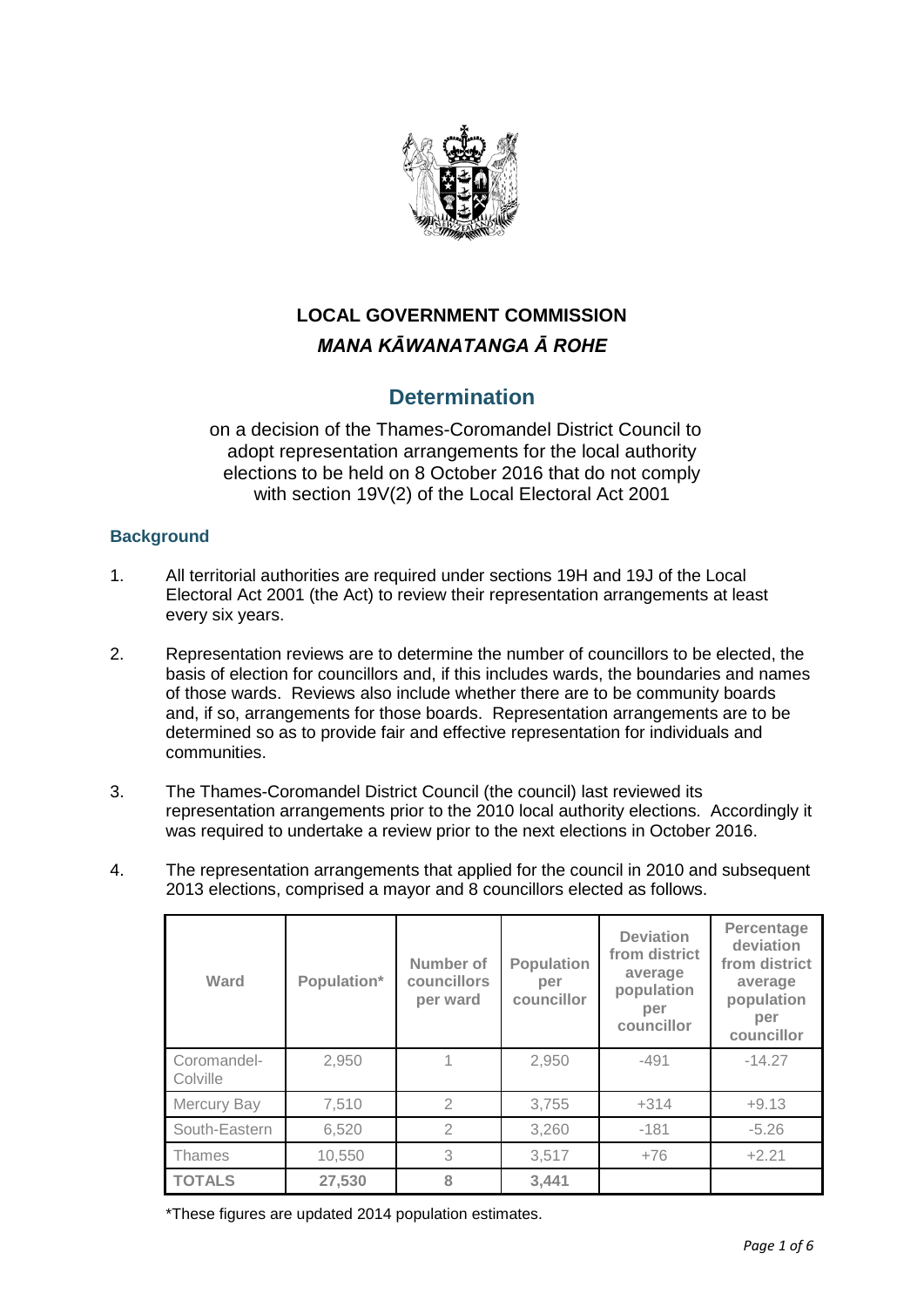- 5. In addition, Thames-Coromandel District has five community boards for Coromandel-Colville, Mercury Bay, Tairua-Pauanui, Whangamata and Thames, each comprising four elected members with the ward councillor(s) also appointed to each board.
- 6. On 25 March 2015 the council, under sections 19H and 19J of the Act, resolved its initial proposed representation arrangements to apply for the 2016 elections. The proposal was for the retention of existing arrangements i.e. for the council to continue to comprise a mayor and 8 councillors elected from the current four wards. The proposal was also for the retention of the existing five community boards with existing representation arrangements.
- 7. The council notified its proposal on 2 April 2015 and at the same time noted that the Coromandel-Colville Ward did not comply with the fair representation requirement of section 19V of the Act. The council stated it considered the ward to be "a distinct community of interest isolated by geographical features and as such is deemed to be an isolated community".
- 8. A total of 31 submissions were received on the council's initial proposal by the closing date of 15 May 2015. Of these, 17 supported the proposal including 13 specifically supporting the retention of Coromandel-Colville Ward unchanged. Of the submissions not supporting the proposal, these related primarily to the South-Eastern Ward and its community board arrangements.
- 9. Following consideration of the submissions, the council on 5 August 2015 resolved to adopt its initial proposal as its final representation proposal.
- 10. The council notified its final proposal on 14 August 2015 and sought any appeals by 14 September 2015.
- 11. No appeals were received against the council's final proposal.
- 12. The council, however, was required to refer its proposal to the Commission, pursuant to subsection 19V(4) of the Act, as one of its proposed wards (Coromandel-Colville Ward) did not comply with the fair representation requirement of subsection (2).

## **Legislative requirements**

- 13. Subsection 19V(1) of the Act sets out the requirement for local authorities, and where appropriate the Commission, in determining the number of members to be elected from any ward, to ensure electors receive fair representation. Fair representation is to be determined having regard to the population of the district and of each ward.
- 14. For the purposes of giving effect to subsection (1), subsection 19V(2) requires that the population of each ward divided by the number of members to be elected by that ward, produces a figure no more than 10% greater or smaller than the population of the district divided by the total number of elected members (the '+/-10% fair representation requirement').
- 15. Subsection 19V(3) provides that, despite subsection (2), if a territorial authority or the Commission considers one or more of certain prescribed conditions apply, wards may be defined and membership distributed between them in a way that does not comply with subsection (2). The prescribed conditions are:
	- (i) non-compliance is required for effective representation of communities of interest within island or isolated communities situated within the district of the territorial authority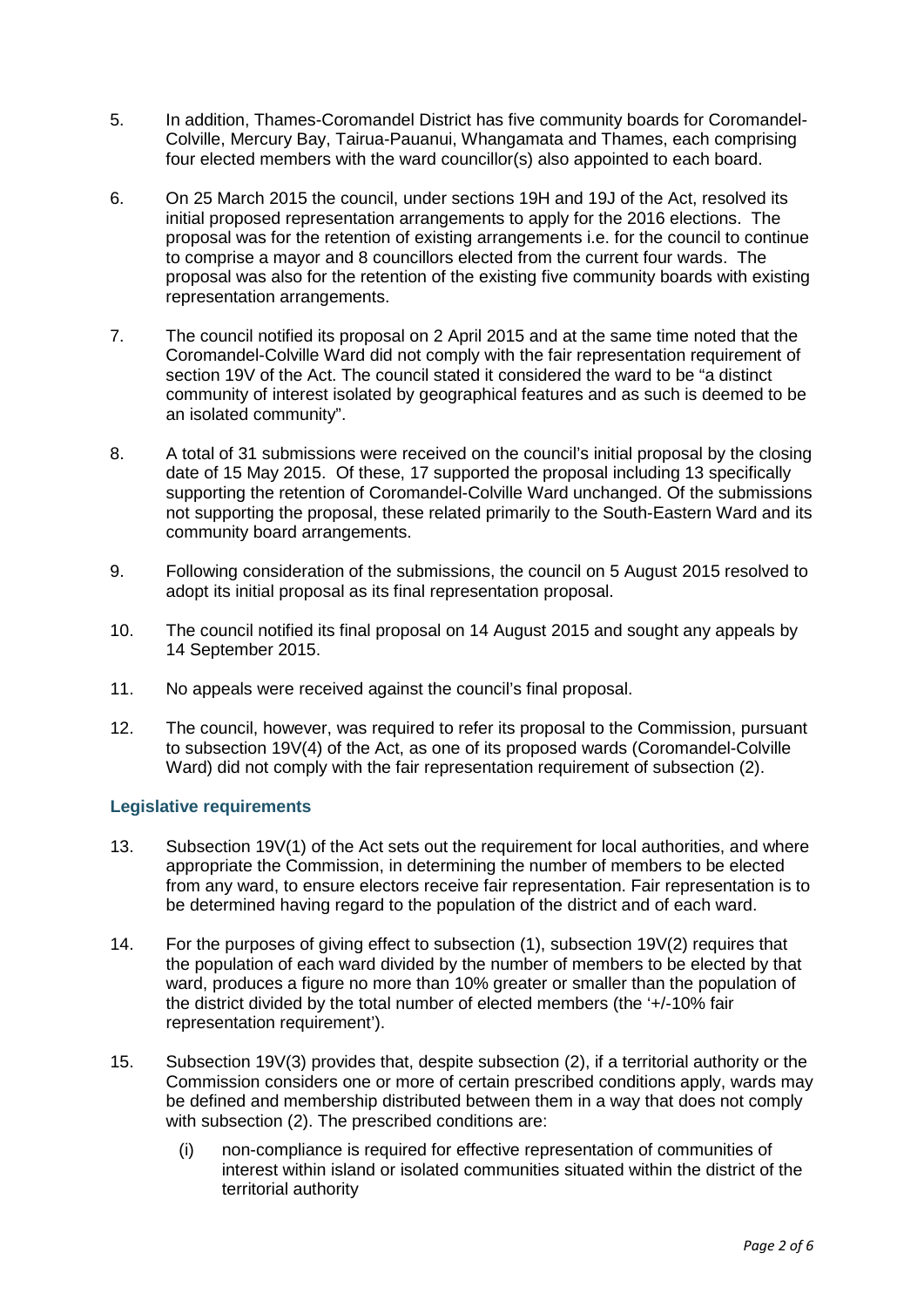- (ii) compliance would limit effective representation of communities of interest by dividing a community of interest between wards
- (iii) compliance would limit effective representation of communities of interest by uniting within a ward two or more communities of interest with few commonalities of interest.
- 16. Subsection 19V(4) requires a territorial authority that decides under subsection (3) not to comply with subsection (2), to refer that decision to the Commission.
- 17. Subsection 19V(5) requires the Commission to treat a proposal referred to it under subsection (4), as if it were an appeal against the decision of the territorial authority for the purposes of sections 19R (other than subsection 1(b)), 19S and 19Y. Subsection 19(1)(b) provides that the Commission must determine:
	- (a) in the case of a territorial authority that has made a resolution under section 19H, the matters specified in that section (these matters relate to the basis of election for councillors and the number of councillors to be elected) and
	- (b) in the case of a territorial authority that has made a resolution under section 19J, the matters specified in that section (these matters relate to establishment/retention of community boards and the election of board members).
- 18. Subsection 19V(6) requires the Commission on receiving a proposal referred to it under subsection (4), to determine whether:
	- (a) to uphold the decision of the territorial authority, or
	- (b) to alter that decision.
- 19. The effect of the above provisions was that the Commission had only to determine whether to uphold or alter the decision of Thames Coromandel District Council not to comply with subsection 19V(2) in respect of the proposed Coromandel-Colville Ward.

## **Consideration by the Commission**

## *History of Coromandel-Colville Ward*

- 20. The Commission noted that, while there had been some changes to the other wards over the years, Coromandel-Colville Ward has existed, more or less in its same form, since the Thames-Coromandel District was constituted in 1989 (one meshblock was moved in 2004). A community board was also established in 1989 for the area of the ward and continues today.
- 21. For the 2004 elections, the council proposed reducing the then five wards to two. These were to be an East Coast Ward and a West Coast Ward with the latter combining the existing Coromandel-Colville and Thames wards. There were five appeals and one objection against the council's final proposal.
- 22. From the appeals relating to Coromandel-Colville Ward, the then Commission identified two themes:
	- (a) the area is isolated within the terms of the Act, and
	- (b) the area has its own distinct community of interest.
- 23. In its determination, the Commission noted it had received "evidence about the distance of the northern part of the present ward from Thames and, in fact, from the southern part of the ward (and) the Commission was told that the nature of the roads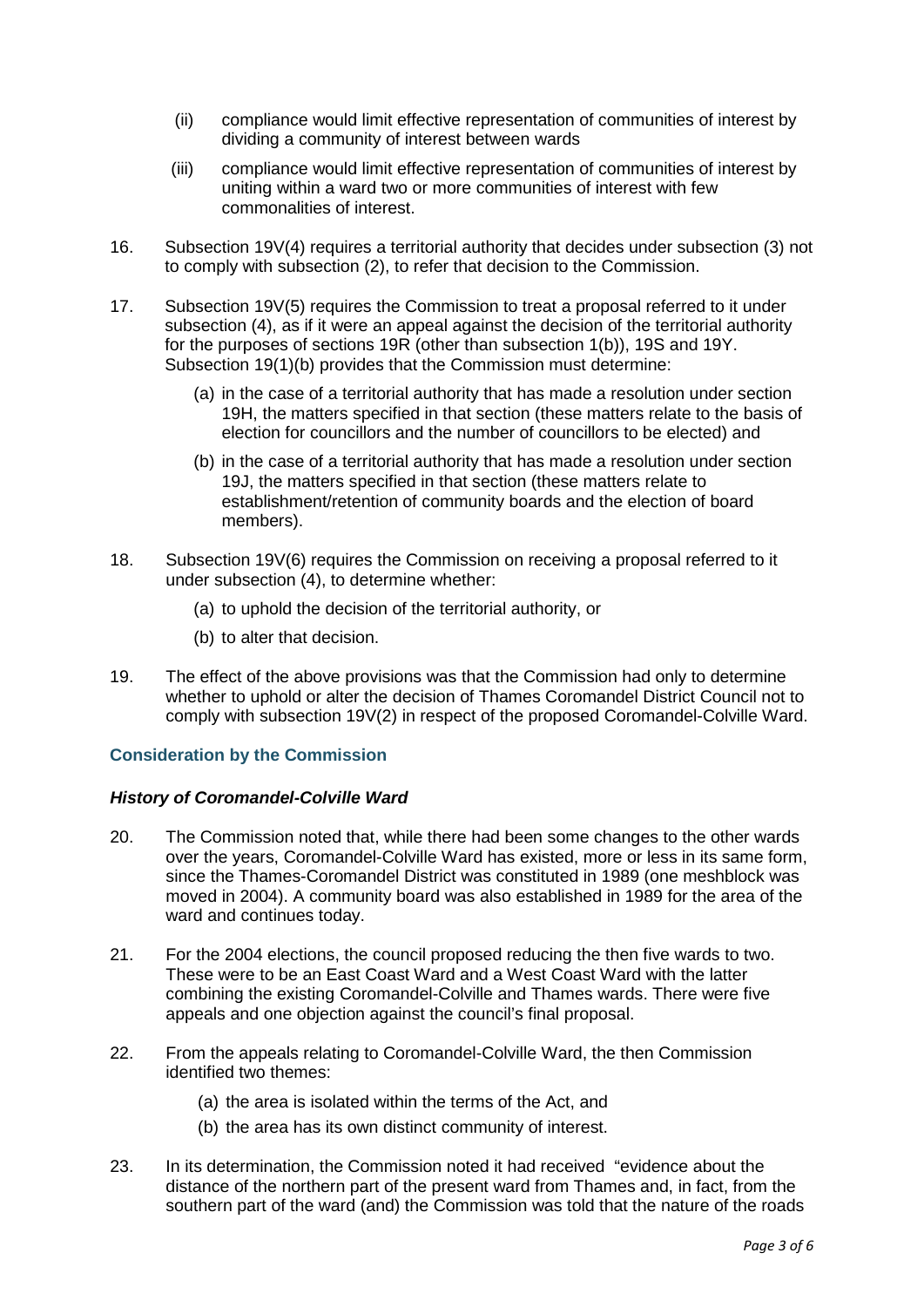in that area makes the provision of local government services very difficult and, at times, tenuous". The Commission also noted it had received sufficient evidence to convince it "Coromandel-Colville has a sufficiently distinct community of interest to warrant its retention as a separate ward".

- 24. The evidence presented to the then Commission was summarised as follows:
	- (a) there is a large distance from the northern communities (Port Charles) of the ward to Thames Ward and Thames township (as Thames township is near the south end of Thames Ward)
	- (b) the nature of the roads within Coromandel-Colville Ward make travelling long distances arduous especially in wet weather (with road closures due to flooding common)
	- (c) the road between Coromandel town and Thames township is very windy, narrow and in many cases is between the shore and cliffs making it more susceptible to closure from accidents and slips. The alternate road to Thames is equally susceptible to closures and would take more than twice the travel time.
- 25. Based on the evidence provided to it, the Commission at that time determined there would be three wards: Coromandel Peninsula East Ward, as proposed by the council, but that there be separate Thames and Coromandel-Colville wards.
- 26. At the time of the 2004 review, Coromandel-Colville Ward had sufficient population relative to the rest of the district for it to have one councillor and still comply with the +/-10% fair representation requirement and so an exception, on the grounds of isolation, was not required.
- 27. In 2010, the council initially proposed to divide Coromandel Peninsula East Ward again, though it also notified an alternate option of retaining it as one ward i.e. status quo arrangements of three wards. The council noted Coromandel-Colville Ward was now outside the +/-10% requirement but that the ward warranted a single member "for the reason that it has previously been identified as an isolated community and that to alter the boundaries to make it comply would result in parts of the ward not having communities of interest".
- 28. The council subsequently resolved its final proposal involving four wards, with the East Ward divided into Mercury Bay Ward and South-Eastern Ward. It reaffirmed its earlier view that Coromandel-Colville Ward warranted separate representation as an isolated community. No appeals or objections to the council's final proposal were received and accordingly the council's proposal had effect for the 2010 and 2013 elections.

## *Present communities of interest*

- 29. The Coromandel-Colville Ward is well established as a discrete community of interest having existed since the constitution of Thames-Coromandel District in 1989, along with the community board for the area. The area also has its own service centre.
- 30. In addition to geographical separation reinforcing its separate identity, the council since 2012 has operated a 'new community governance model' aimed at empowering communities and community boards. Under this model community boards are, among other things, supported to provide local leadership and develop local solutions within their areas; empowered to develop community board plans; and able to develop and approve local policies such as reserve management plans. Clearly these responsibilities are easier to carry out in well-defined and widely understood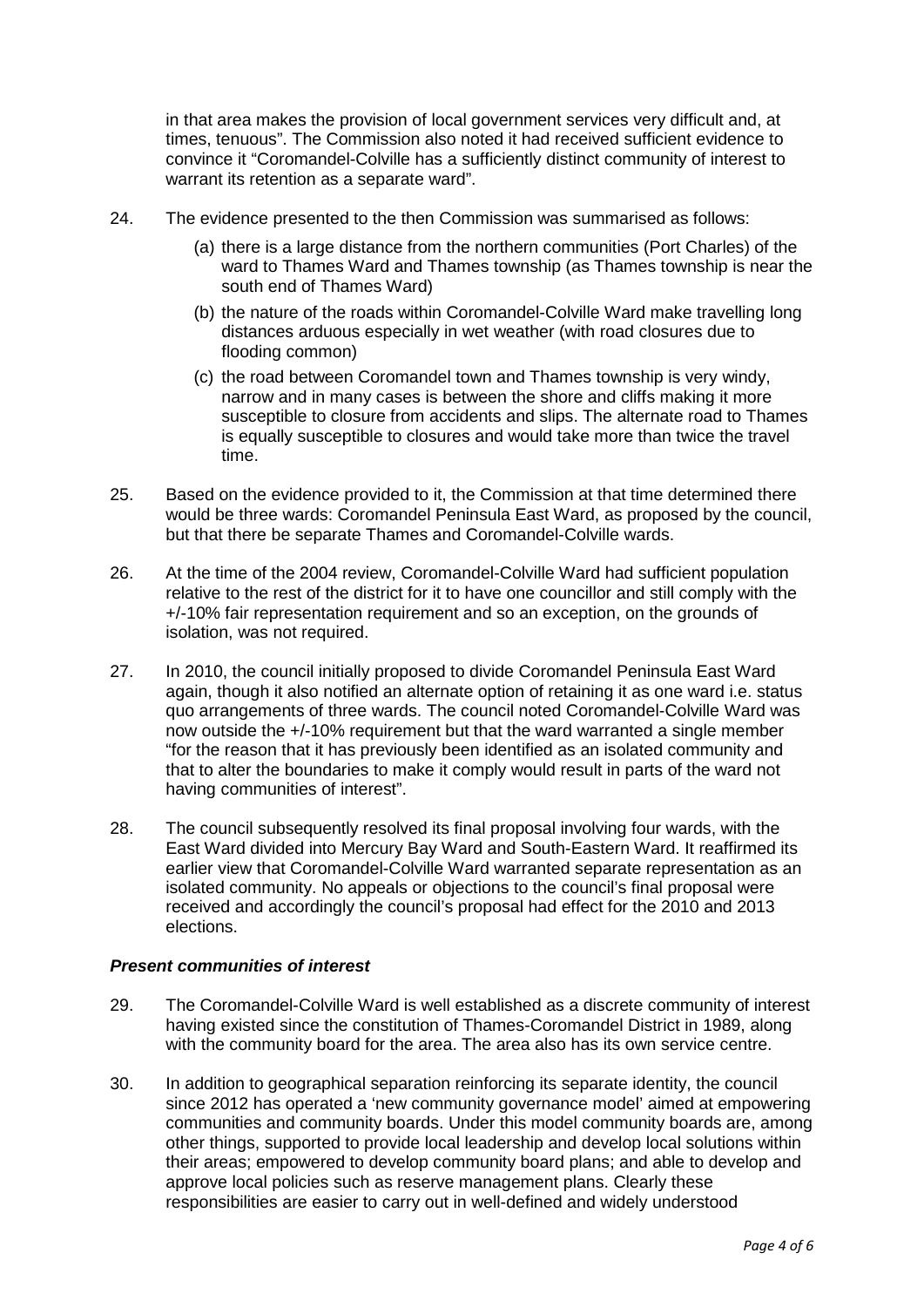jurisdictions. The Coromandel-Colville ward/community board area can be seen to be such a jurisdiction.

- 31. The 2014-15 Coromandel-Colville community board plan describes the area as "the most remote of the Peninsula, partly because of its rugged topography and the road distance from main centres. Much of the board area is covered in forest park, while the coastline includes many bays and small settlements. The remaining interior and northern tip are both largely undeveloped and sparsely populated".
- 32. The Coromandel-Colville ward/community board area is separated from both the Thames area and also the Mercury Bay ward/community board area on the east coast of the peninsula by a range of hills. There are few arterial roads between the areas, with those that do exist following the coast.
- 33. The wards to the south contain significantly more people, i.e. more than double the population, and are more accessible. As such, the Commission agrees there were strong arguments that Coromandel-Colville Ward can be seen to reflect a discrete community of interest warranting councillor representation.

#### *Options for fair and effective representation*

- 34. Once accepted to be a discrete community of interest, the Commission considered there were few options available to ensure compliance with the +/-10% fair representation requirement. In order for Coromandel-Colville Ward to comply, an area containing approximately 150 people needed to be added given its current overrepresentation relative to the rest of the district of -14.27%. However doing this would have required splitting another community of interest. This would not result in effective representation of the community of interest required to be split.
- 35. The alternative was to combine Coromandel-Colville Ward with another ward as proposed by the council in 2004. But as the then Commission concluded, this would not provide effective representation for this discrete community, and it was not now supported by either the council or the community.
- 36. The argument against combining Coromandel-Colville Ward with another ward related to the Act's principle of providing effective representation for communities of interest. This included, as noted in the Commission's representation review guidelines, consideration of factors such as the ability of elected representatives to effectively represent their electoral area, given in this case it would include areas with few commonalities, and the size and configuration of the area in relation to residents' ability to access their elected representative and vice versa, and to attend public meetings or have the opportunity for face-to-face meetings.

## *Conclusion*

- 37. The Commission agreed that the existing Coromandel-Colville Ward continues to reflect a discrete community of interest warranting its own councillor representation.
- 38. Subsection 19V(3) provides that wards may be defined and membership distributed amongst them in a way that does not comply with subsection (2) if, among other things, non-compliance is required for effective representation of communities of interest within isolated communities situated in the district of the territorial authority.
- 39. The council advised the Commission the reasons for accepting isolation of Coromandel-Colville Ward "have not changed in recent times and the evidence from submissions to the 2004 representation review when the Local Government Commission decided to retain the ward is still relevant".